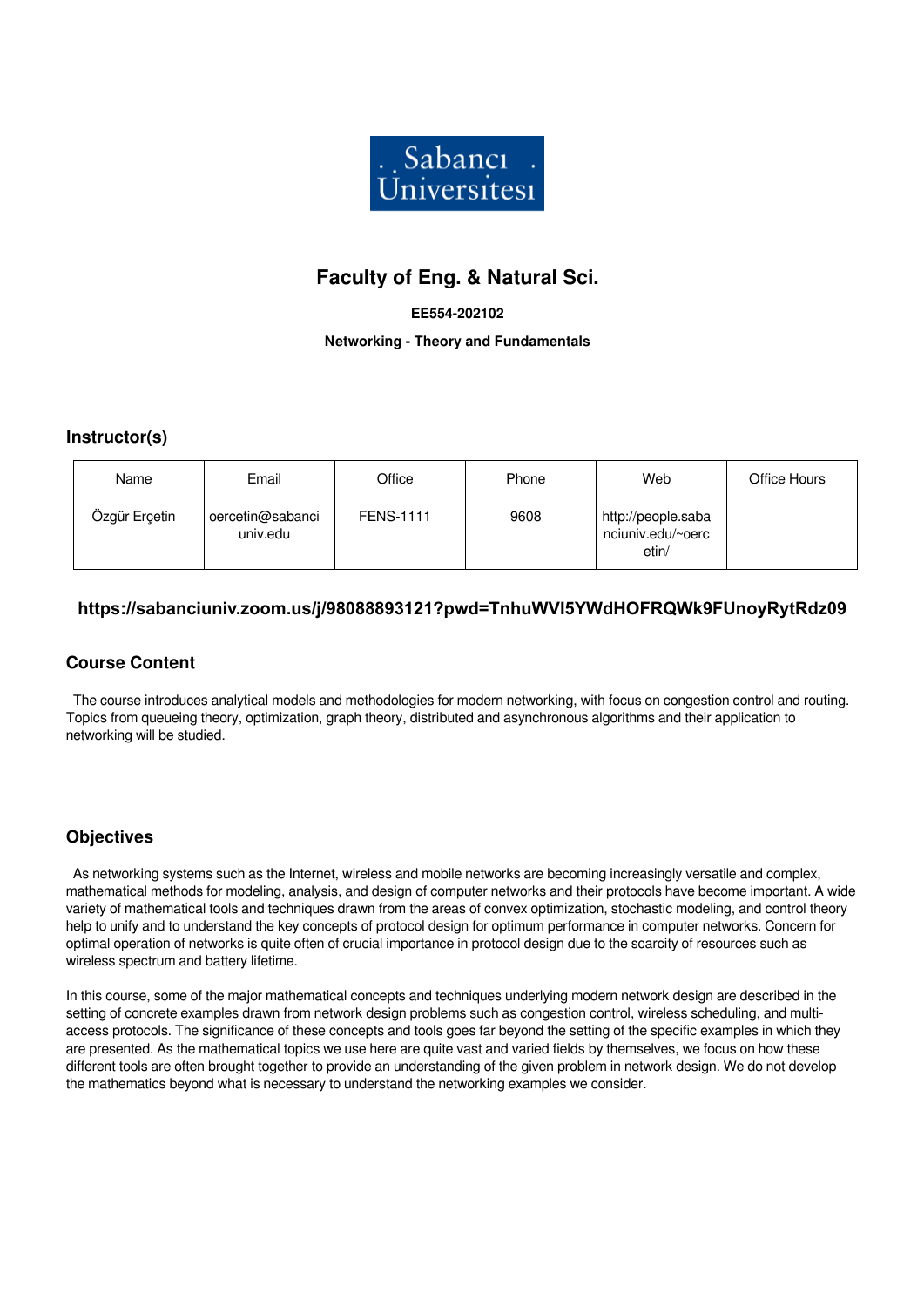# **Recommend or Required Reading**

#### **Textbook**

Bertsekas, Gallager, Data Networks

#### **Readings**

Papers from the literature will be distributed.

# **Assessment Methods and Criteria**

|               | Percentage(%) | Number of assessment methods |
|---------------|---------------|------------------------------|
| Final         | 30            |                              |
| Midterm       | 30            |                              |
| Exam          |               | 0                            |
| Term-Paper    | 10            |                              |
| Participation | 5             |                              |
| Presentation  | 25            |                              |

### **Course Outline**

 PART I: Week 1: Markov chains Week 2: Queuing theory Week 3: Queuing theory and medium access control Week 4: Random access Week 5: Random access and network utility maximization Week 6: Network utility maximization PART II: Week 7-8: Economic Modeling in Networking Week 9-10: Age of Information

Week 11-12: Modern Random Access Protocols

Week 13-14: Online Learning Methods for Networking

# **Course Policies**

 Active participation in every lecture is required. Hence, if you cannot be in the classroom, I expect you to TURN ON your camera and microphone at all times.

The course consists of two parts. In the first part of the course, I will be teaching fundamental topics necessary to understand, design, and analyze communication networks. These topics include queuing theory with special emphasis on understanding and